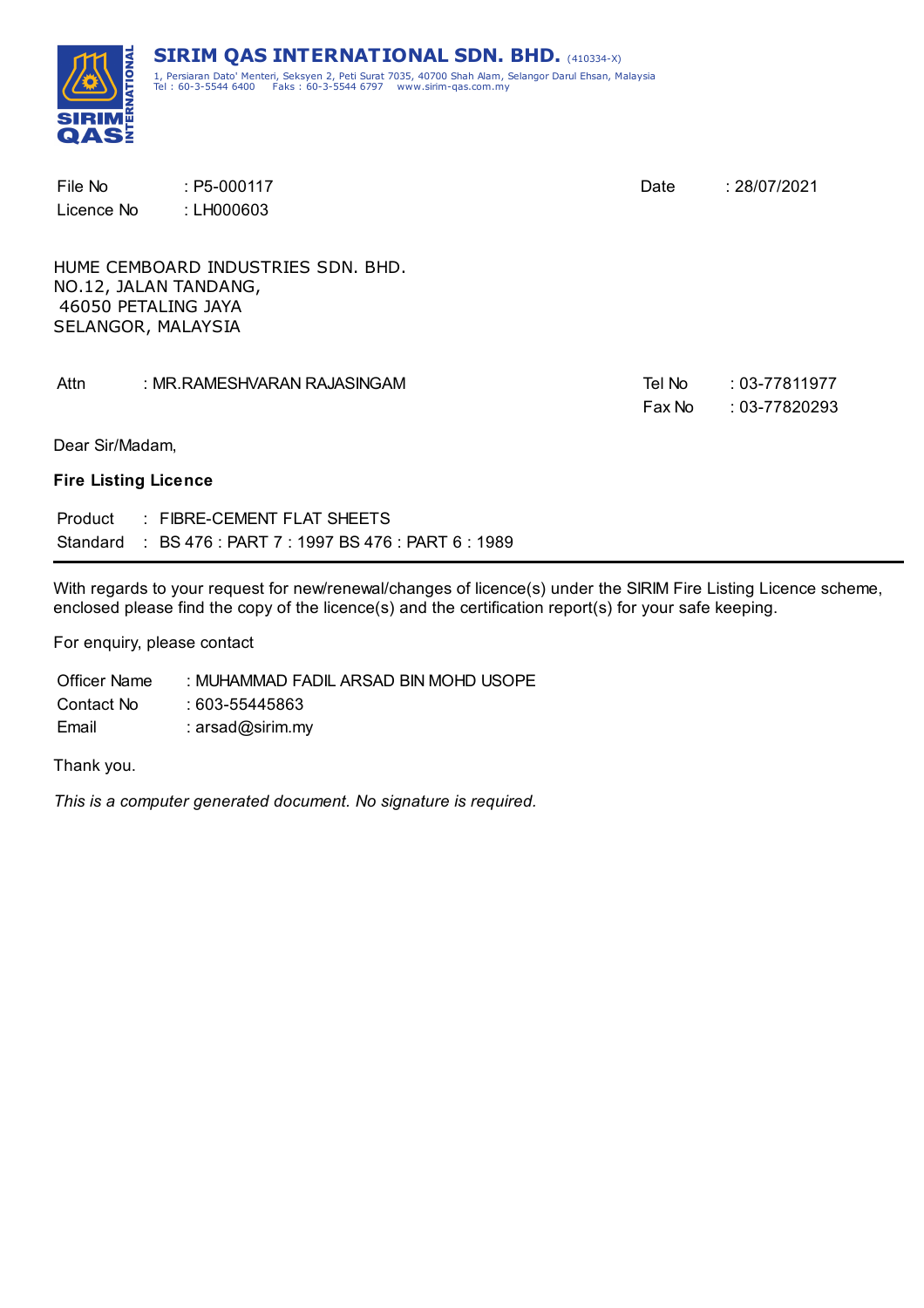No Lesen : **LH000603** *Licence No :*



## **SIJIL BARANGAN TERSENARAI** *Product Listing Certificate*



**SIRIM QAS International Sdn. Bhd. dengan ini menganugerahkan kepada** *SIRIM QAS International Sdn. Bhd. hereby grants to*

**HUME CEMBOARD INDUSTRIES SDN. BHD. NO.12, JALAN TANDANG, 46050 PETALING JAYA SELANGOR, MALAYSIA**

**Sijil untuk menggunakan Tanda Barangan Tersenarai** *a certificate to use the Listed Product Mark on*

#### **FIBRE-CEMENT FLAT SHEETS**

**Please refer to detail in the SCHEDULE**

#### **sebagai mematuhi keperluan**

*as complying with*

**BS 476 : PART 7 : 1997 BS 476 : PART 6 : 1989**

maitiu

**Nur Fadhilah binti Muhammad** Ketua Pegawai Eksekutif *Chief Executive Officer* SIRIM QAS International Sdn. Bhd.



| QAS International Sdn. Bhd.<br>(No. Syarikat 410334-X)   | Tarikh Mula Pensijilan | : 06 July 2007 | Tarikh Dikeluarkan       | : 28 July 2021 |
|----------------------------------------------------------|------------------------|----------------|--------------------------|----------------|
| 1, Persiaran Dato' Menteri<br>ieksyen 2, Peti Surat 7035 | <b>Certified Since</b> |                | <i><b>Issue Date</b></i> |                |
| 40700 Shah Alam<br>Selangor Darul Ehsan                  | Sah Sehingga           | : 06 July 2022 | No Siri                  | : 066058       |
| MALAYSIA.                                                | Valid Until            |                | Serial No                |                |

Tel : 60-3-55446400 Faks : 60-3-55446466 http://www.sirim.my http://www.malaysian-certified.my

 $SIRIMOAS$  $(Nc$ 

Seksy

Lesen ini dianugerahkan tertakluk kepada syarat-syarat Perjanjian Pensijilan Barangan SIRIM QAS International Sdn. Bhd. This Licence is granted subject to the provisions of the Product Certification Agreement of SIRIM QAS International Sdn. Bhd.